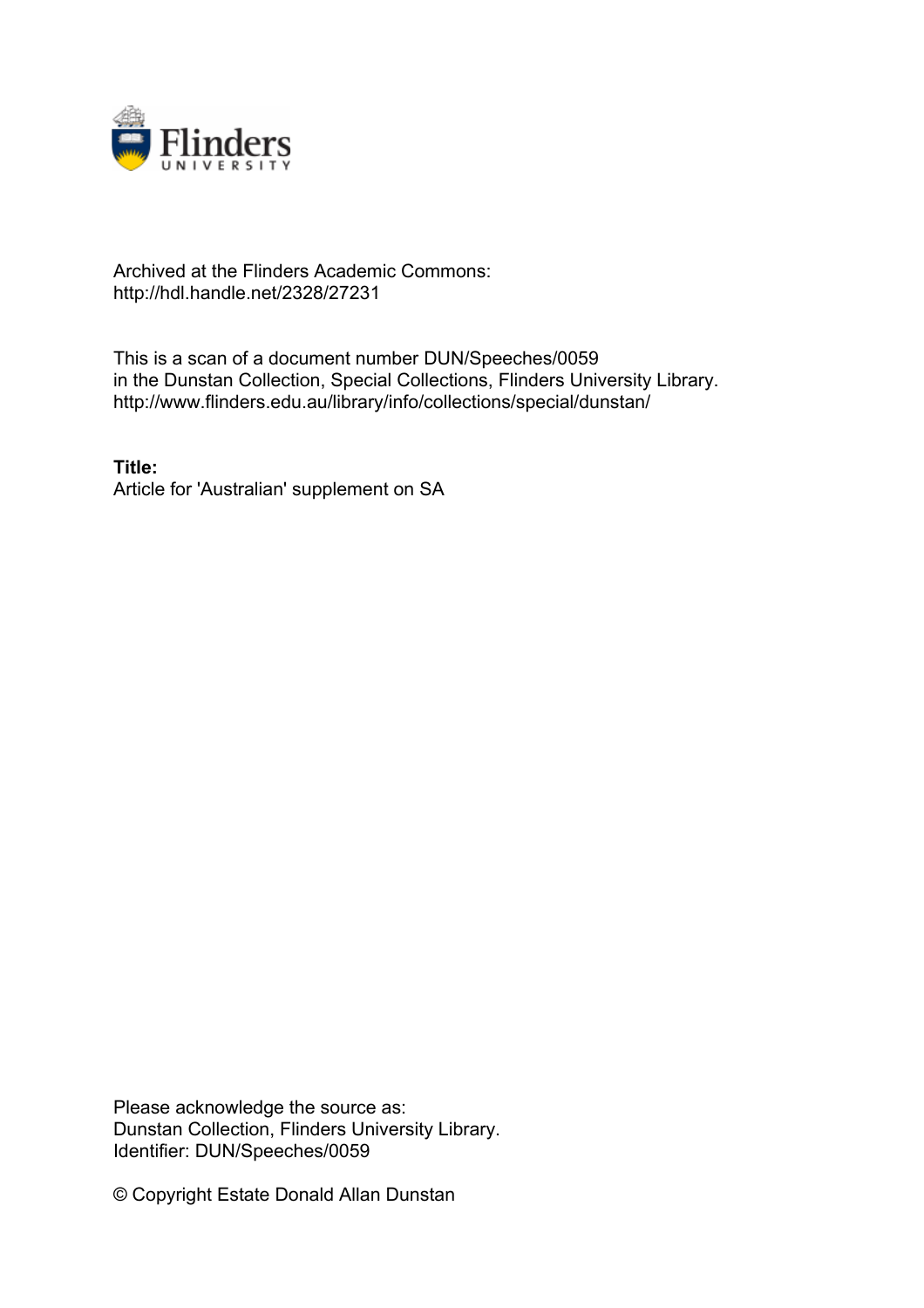o / 8 / 7 ,

The first year of Labor Government in South Australia has seen significant development in major areas of State activity, such as industrial development and trade promotion, consumer protection, conservation, education and housing.

Trade agencies have been set up in Singapore, Hong Kong, Tokyo and Djakarta with roving trade officers based in London and Singapore to promote South Australian goods and expand our markets in South Bast Asia and Europe.

The bases for an interlocking system of governmental and semi-governmental institutions to develop South Australia's industrial potential have been laid down.

Legislation has been passed to provide for the establishment of a new Industries Assistance Corporation to help smaller i industries at an early and often critical stage in their development by providing financial aid. The Corporation will encourage decentralisation of industry and is empowered to make non-repayable grants.

An Industries Research Institute is being formed to make grants for product research, and the Industrial Design Council of Australia has received an extra grant to enable it to employ three designers to advise local industrialists in the field.

I believe these new developments will have a profound effect on South Australia's industrial growth, and the Government will continue to push vigorously to expand and diversify the State's market and to encourage the incorporation of the highest design standards in manufacture.

New policies have also been laid down to boost South Australia's tourist industry.

The Government is proceeding with plans to promote significant and unique features within the State, such as the Baroosa Valley, the Flinders Ranges and the Cornish mining tovma on the Yorke Peninsula, to otiaulato overseas and interstate tourist trade.

**. ./2**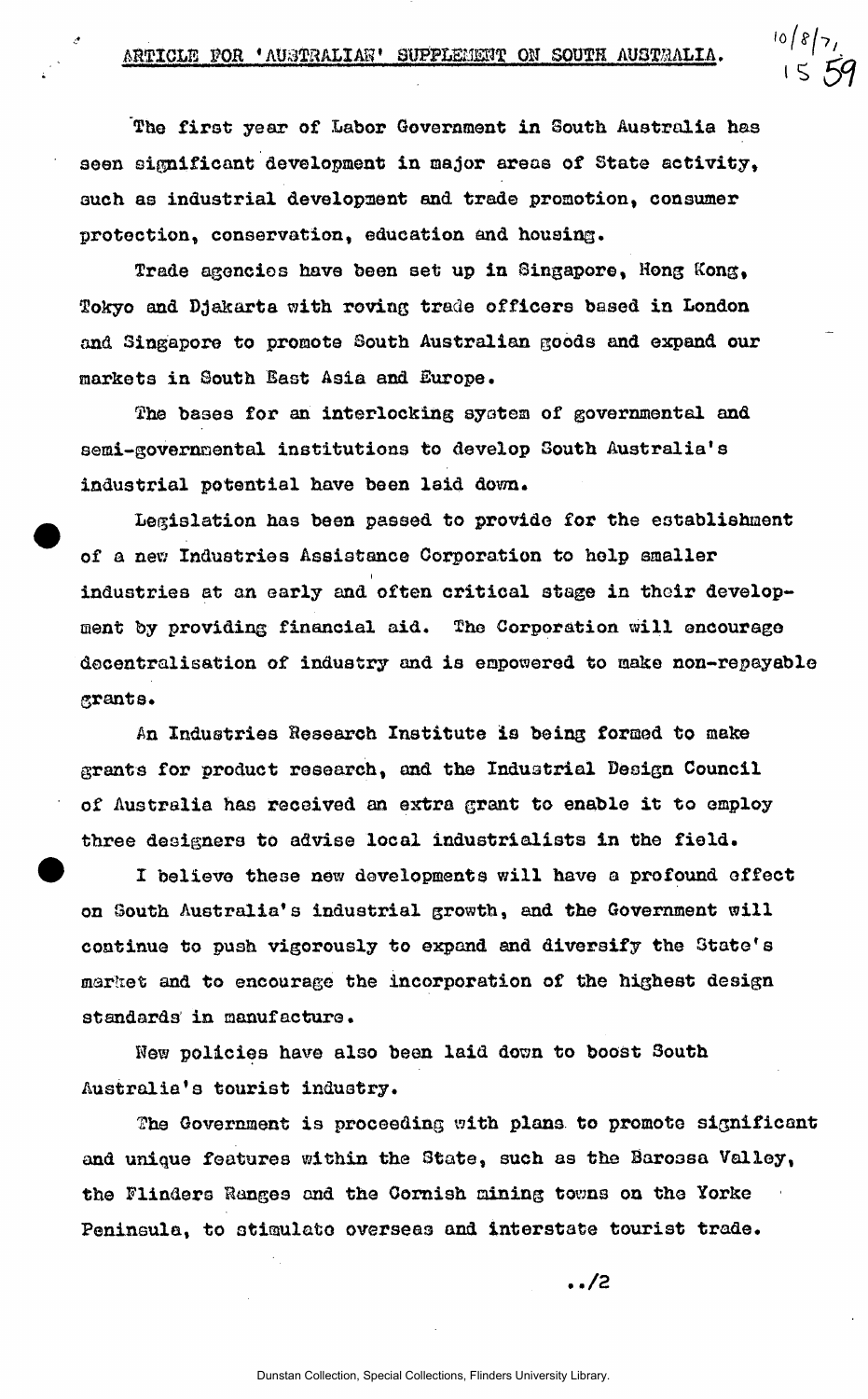Piano for a new international standard tourist hotel with full convention facilities have recently been announced, and this development, together with a scheme for training hotel and catering staff, should have far-reaching effects on the development of the State's tourist industry.

I believe some of the most important problems facing modern technological societies are those associated with urban development. pollution and regional planning.

The State Planning Authority has been reconstituted, a Minister for Conservation and the Environment has been appointed and has begun to implement the first stages of a comprehensive programme for environmental and pollution control.

Hew policies have been developed to revitalise the 3outh Australian Housing Trust\*s approach to home construction to ensure that at least as much consideration is given to social and environ-V mental factors as to economic ones.

In addition, the Government is developing an integrated and co-ordinated programme for housing and general urban development to forestall, as far as possible, the massive problems that follow unplanned expansion.

Action of this sort cannot be undertaken lightly and without deep consideration.

Nevertheless, I am confident that we will be able to undertake imaginative, carefully designed projects for the redevelopment of the inner city and suburbs in the foreseeable future.

An extensive programme of consumer protection has been initiated to ensure that the public has easily available and effective means of redress.

This has been provided by legislation giving the Prices Commissioner power to investigate complaints from consumers and, where necessary, to institute legal proceedings at State expense.

 $.13$ 

 $2.$